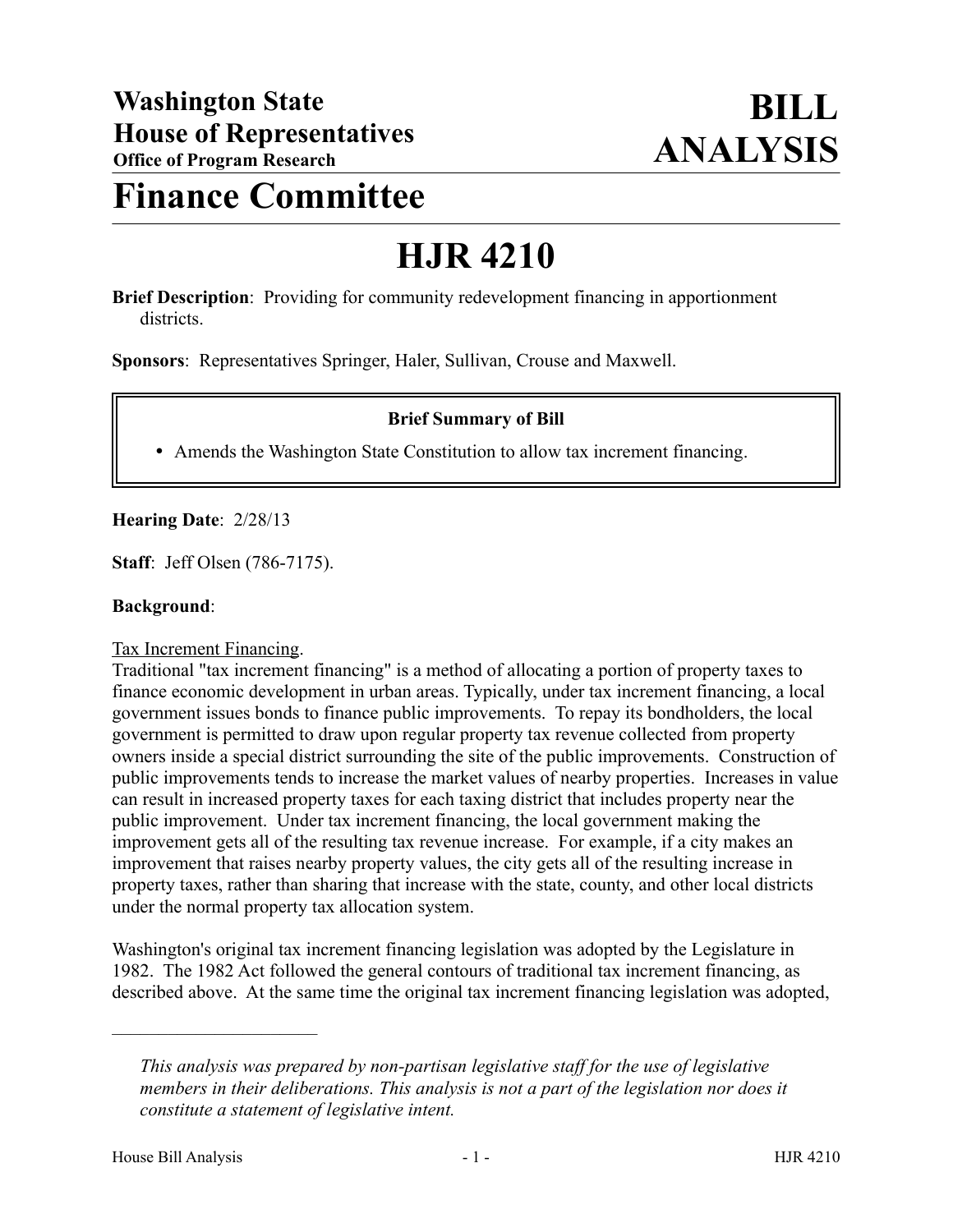the Legislature also adopted Senate Joint Resolution (SJR) 143, a proposed constitutional amendment that expressly authorized the financing methods described in the 1982 Act. The voters rejected SJR 143 in the November 1982 state general election. However, the legislation authorizing tax increment financing was not contingent on the proposed constitutional amendment, and remained on the books. In 1985 the Legislature passed House Joint Resolution 23, another proposed constitutional amendment authorizing tax increment financing, and placed it on the ballot. It was also defeated at the polls.

Legislative history for the 1982 Act shows that the Legislature thought tax increment financing might violate the uniformity requirement for property taxes under Article VII, section 1 of the state Constitution. The City of Spokane attempted to use the 1982 Act to finance redevelopment of the area surrounding Bernard Street in downtown Spokane. A lawsuit challenging the use of tax increment financing to fund these improvements was filed by a property owner in the apportionment district. In 1995, the Washington Supreme Court in *Leonard v. Spokane*  invalidated Spokane's use of the 1982 Act, ruling that the Act violated article 9, section 2, of the state Constitution, in that it allowed diversion of property tax revenues away from the common schools. That section of the Constitution requires that the state tax for common schools be applied exclusively to the support of the common schools. By ruling under the school funding clause of the Constitution, the Supreme Court did not reach other property tax uniformity issues. Therefore, the constitutionality of tax increment financing under the uniformity clause is still an open question.

#### Property Taxes.

All real and personal property is subject to property tax, based on 100 percent of the fair market value, unless otherwise provided by law. Property taxes are calculated by multiplying a tax rate by the assessed value of each piece of property. By statute, assessed value must be equal to 100 percent of the fair market value of the property. The state Constitution does not explicitly require assessments to be equal to fair market value, but Article VII, section 1 of the Constitution does require all property taxes to be applied "uniformly." However, the Legislature has the power to exempt property from taxation. Article VII, section 2 of the state Constitution limits the total amount of taxes on any piece of property to 1 percent or less of the fair market value.

# Geographic Uniformity of Taxes.

Article XI, section 9 of the state Constitution mandates that state taxes not be released or commuted. In a 1984 decision, *Bond v. Burrows*, the Washington State Supreme Court held that a mechanism to allow residents of border counties to pay a lower rate of state sales tax than residents of other counties violated this provision. The Court held that taxes must be applied uniformly throughout the geographic region comprising the taxing district (city, county, etc.).

#### State and Municipal Indebtedness.

Under Article VIII of the state Constitution, state or local debt is defined to mean borrowed money secured by the full faith and credit of the governmental entity or required to be repaid, directly or indirectly, from general state or local revenues.

# Appropriations Clause.

Article VII, section 6 of the state Constitution requires all state tax revenues, including state property taxes, to be deposited into the State Treasury. Under Article VIII, section 4 of the state Constitution, moneys may not be paid out of the State Treasury unless appropriated by law.